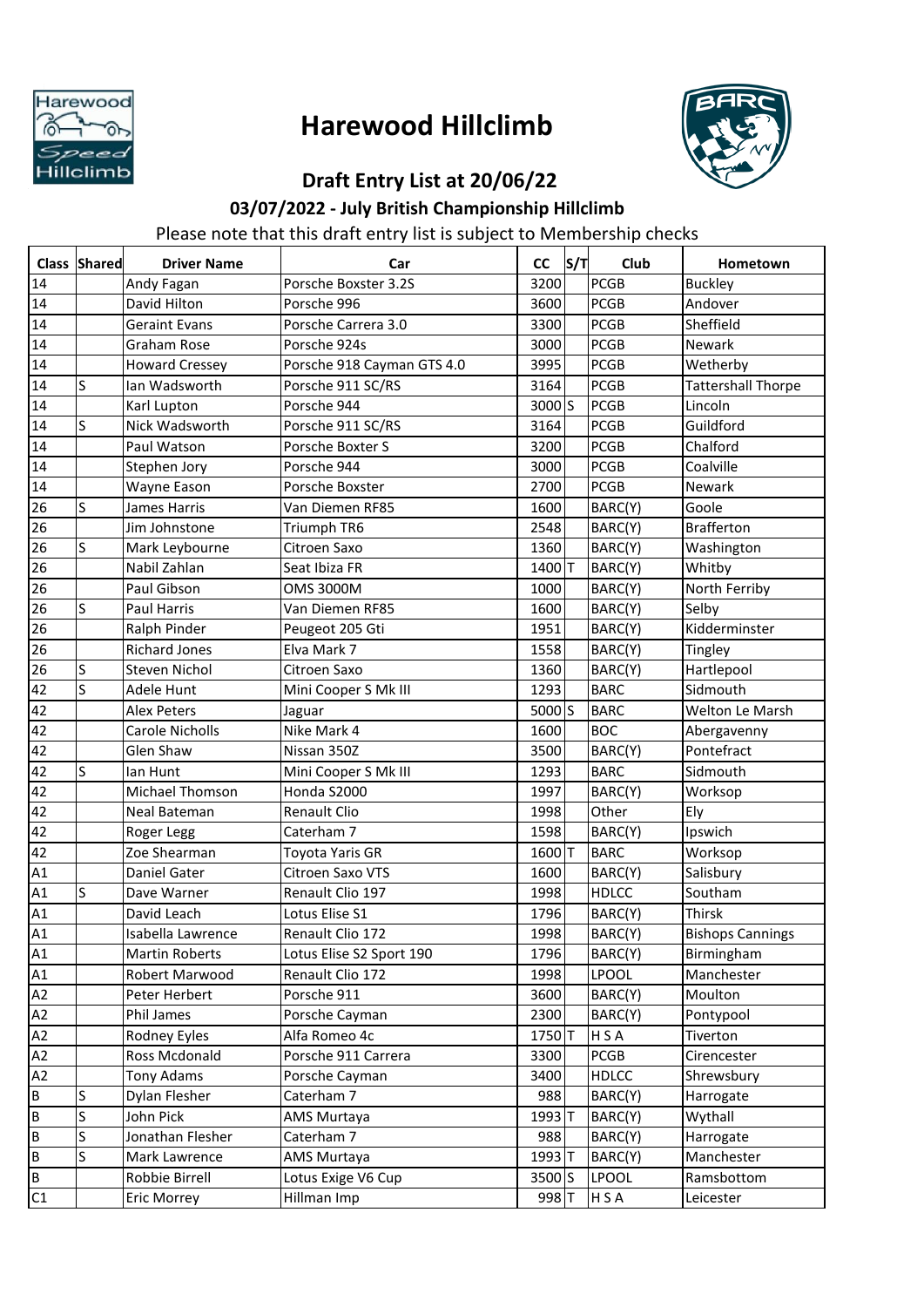| C1             |                    | <b>Phil Tucker</b>                          | Vauxhall Nova                         | 1398         | <b>HDLCC</b>            | Cheltenham             |
|----------------|--------------------|---------------------------------------------|---------------------------------------|--------------|-------------------------|------------------------|
| C <sub>2</sub> |                    | <b>Jock Ramsay</b>                          | Opel Manta                            | 1998         | <b>BARC</b>             | By Alloa               |
| C <sub>3</sub> |                    | Damien Bradley                              | Subaru Legacy GL                      | 2350T        | BARC(Y)                 | Purley                 |
| C <sub>3</sub> |                    | <b>Geoff Twemlow</b>                        | Subaru Impreza                        | 2500T        | BARC(Y)                 | Canons Town            |
| C <sub>3</sub> |                    | <b>Haydn Spedding</b>                       | Jaguar E Type                         | 4235         | BARC(Y)                 | Barnsley               |
| C <sub>3</sub> | S                  | Jonathan Williamson                         | Porsche 911 Carrera                   | 3200         | <b>PCGB</b>             | Taunton                |
| C <sub>3</sub> | S                  | Laura Wardle                                | Porsche 911 Carrera                   | 3200         | <b>PCGB</b>             | Cirencester            |
| C <sub>3</sub> |                    | Peter Vincent                               | <b>BMW 335i</b>                       | 2979T        | BARC(Y)                 | Pontefract             |
| C <sub>3</sub> |                    | Stephen Moore                               | Mitsubishi Evo VI RS                  | 2300T        | BARC(Y)                 | Salisbury              |
| C <sub>3</sub> |                    | <b>Steven Darley</b>                        | Subaru Impreza                        | 2350T        | BARC(Y)                 | York                   |
| D              |                    | <b>Andrew Griffiths</b>                     | Caterham                              | 1600         | <b>HDLCC</b>            | Newcastle Under Lyme   |
| F              | S                  | Anna-may Furness                            | Radical Club Sport                    | 1100         | MAC                     | <b>Great Witley</b>    |
| F              | S                  | John Mcquillan                              | <b>Fisher Fury</b>                    | 1198         | <b>MAC</b>              | Hereford               |
| F              | S                  | Mike West                                   | Silva Phoenix                         | 1198         | <b>LDMC</b>             | Kinlet                 |
| F              | S                  | Oliver Wright                               | Radical Club Sport                    | 1100         | <b>HDLCC</b>            | <b>Great Witley</b>    |
| G              |                    | Allan Mcdonald                              | Mini Evo                              | 2400T        | Other                   | Dalbeattie             |
| G              | S                  | <b>Bob Penrose</b>                          | Pilbeam MP92                          | 7300         | BARC(Y)                 | Sully                  |
| G              | S                  | <b>Robert Penrose</b>                       | Pilbeam MP92                          | 7300         | BARC(Y)                 | Darlington             |
| L              |                    | <b>Bob Bellerby</b>                         | <b>OMS 2000M</b>                      | 1060         | BARC(Y)                 | Harrogate              |
| L              |                    | David Tatham                                | <b>OMS Hornet</b>                     | 1070         | BARC(Y)                 | Malton                 |
|                | S                  | Debbie Summers                              | DJ Firehawk                           | 1070         | <b>HDLCC</b>            | Henley-in-Arden        |
|                |                    |                                             |                                       | 998          |                         |                        |
| L              |                    | Emma Rayson<br>George Coghill Jnr           | Empire 00<br>Force TA                 | 1080         | BARC(Y)<br><b>HDLCC</b> | Guernsey<br>Halkirk    |
| L              |                    | Martyn Turner                               | Empire Evo 2                          | 1070         | H S A                   | Penkridge              |
|                |                    | Richard Matossian                           |                                       |              | <b>HDLCC</b>            | Forfar                 |
| L<br>L         | S                  |                                             | <b>GWR Raptor2</b>                    | 1024         |                         |                        |
|                | S                  | <b>Richard Summers</b><br><b>Alex Coles</b> | DJ Firehawk                           | 1070         | BARC(Y)                 | <b>Tenbury Wells</b>   |
| J1<br>J1       | S                  |                                             | Van Diemen RF86                       | 1600         | BARC(Y)<br>BARC(Y)      | Plymouth               |
| J1             |                    | Caroline Ryder                              | Van Deimen RF86<br>Dulon Formula Ford | 1600<br>1598 | BARC(Y)                 | Cirencester<br>Wootton |
| J1             | S                  | Ed Mcdonough<br><b>Richard Weaver</b>       | Van Diemen RF91                       | 1600         | <b>HDLCC</b>            | Ludlow                 |
| J1             |                    | <b>Rob Spedding</b>                         | Vector TF93K                          | 1600         | BARC(Y)                 |                        |
| J1             |                    | Sarah Bosworth                              | Van Diemen RF85                       | 1600         | BARC(Y)                 | Barnsley<br>Sheffield  |
| J1             | S                  |                                             |                                       |              | <b>HDLCC</b>            |                        |
| J1             | S                  | Stephen Morgan                              | Van Diemen                            | 1600         |                         | Ellesmere              |
|                |                    | Tom Morgan                                  | Van Diemen                            | 1600         | <b>HDLCC</b>            | Ellesmere<br>Ludlow    |
| J1             | ls<br>$\mathsf{S}$ | <b>Tom Weaver</b>                           | Van Diemen RF91                       | 1600         | <b>HDLCC</b>            |                        |
| J2             |                    | Allan Warburton                             | Gould GR59                            | 1600         | <b>MAC</b>              | Leysters               |
| J2             |                    | Darren Gumbley                              | Force TA                              | 1600         | <b>MAC</b>              | Worcester              |
| J2             | S<br>Ś             | David Warburton                             | Gould GR59                            | 1600         | <b>HDLCC</b>            | Leysters               |
| J2             |                    | Leslie Mutch                                | <b>GWR Raptor</b>                     | 1585         | BARC(Y)                 | Aberdeen               |
| J2             |                    | <b>Richard Spedding</b>                     | <b>GWR Raptor 2</b>                   | 1585         | BARC(Y)                 | Higham                 |
| J2             |                    | Robert Capper                               | <b>Empire Wraith</b>                  | 1585         | <b>MAC</b>              | London                 |
| J2             | S                  | Stuart Harold Sugden                        | <b>GWR Raptor</b>                     | 1596         | <b>BARC</b>             | Banchory               |
| J2             |                    | Zachary Zammit                              | <b>Empire Wraith</b>                  | 1596         | <b>HDLCC</b>            | Gharghur               |
| K1             |                    | <b>Eynon Price</b>                          | Force TA                              | 1720         | <b>HDLCC</b>            | Llandeilo              |
| K1             |                    | lan Tucker                                  | <b>OMS 28</b>                         | 1670         | BARC(Y)                 | Newquay                |
| K1             |                    | Johnathen Varley                            | <b>GWR Predator</b>                   | 1998         | BARC(Y)                 | Telford                |
| K1             |                    | Lee Griffiths                               | <b>OMS 28</b>                         | 1660         | BARC(Y)                 | Burton-on-trent        |
| K <sub>2</sub> |                    | Kelvin Broad                                | Force TA                              | 1300S        | <b>MAC</b>              | Exeter                 |
| K2             |                    | Paul Haimes                                 | Gould GR59                            | 1300T        | <b>HSA</b>              | Farnham                |
| K <sub>2</sub> |                    | Simon Moyse                                 | Gould GR59                            | 1300S        | <b>HDLCC</b>            | Bicester               |
| K2             |                    | Tim Elmer                                   | Dallara F399                          | 1998         | BARC(Y)                 | Armscote               |
| L              | S                  | <b>Alex Summers</b>                         | DJ Firestorm                          | 2650         | BARC(Y)                 | <b>Tenbury Wells</b>   |
| L              | S                  | Anthony Hunt                                | Gould DJ55XD                          | 2650         | MAC                     | Tirley                 |
| Г              | S                  | <b>Bernard Kevill</b>                       | <b>OMS 28</b>                         | 2800         | <b>HDLCC</b>            | Ludlow                 |
| L              | S                  | David Uren                                  | Gould GR55B                           | 3500         | <b>MAC</b>              | Redditch               |
| L              | S                  | Graham Wynn                                 | Gould GRW59J                          | 4000         | BARC(Y)                 | Shifnal                |